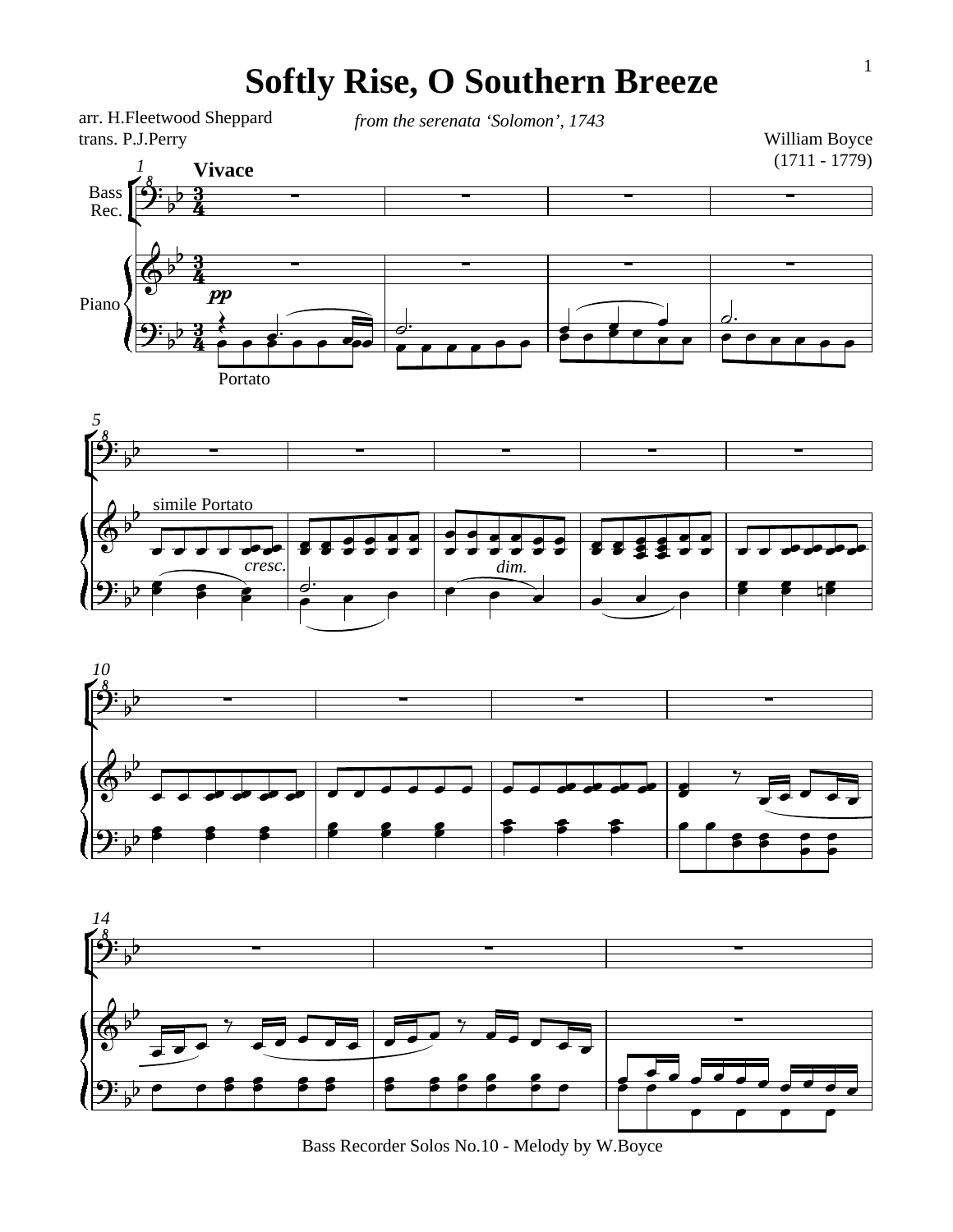







Bass Recorder Solos No.10 - Melody by W.Boyce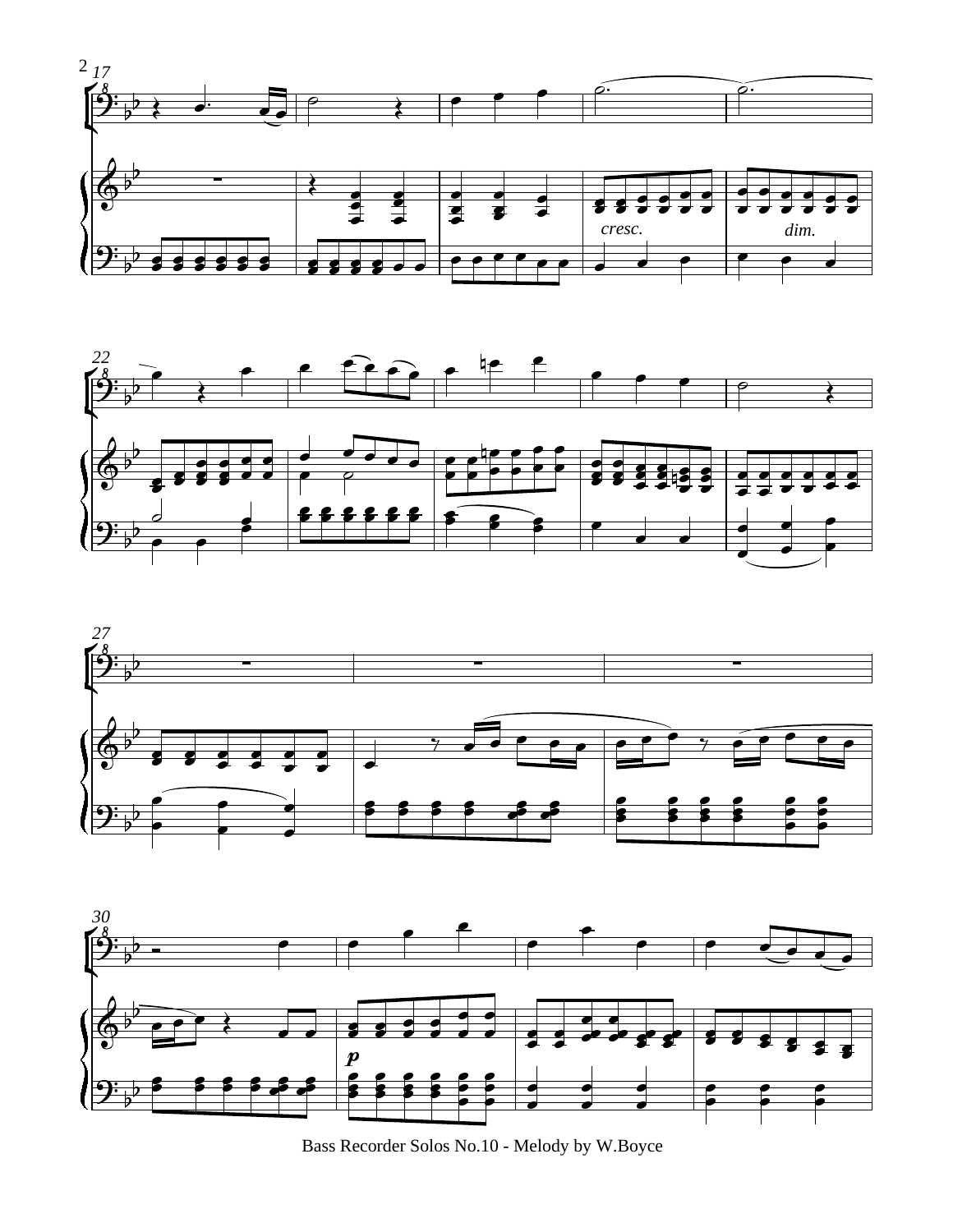







Bass Recorder Solos No.10 - Melody by W.Boyce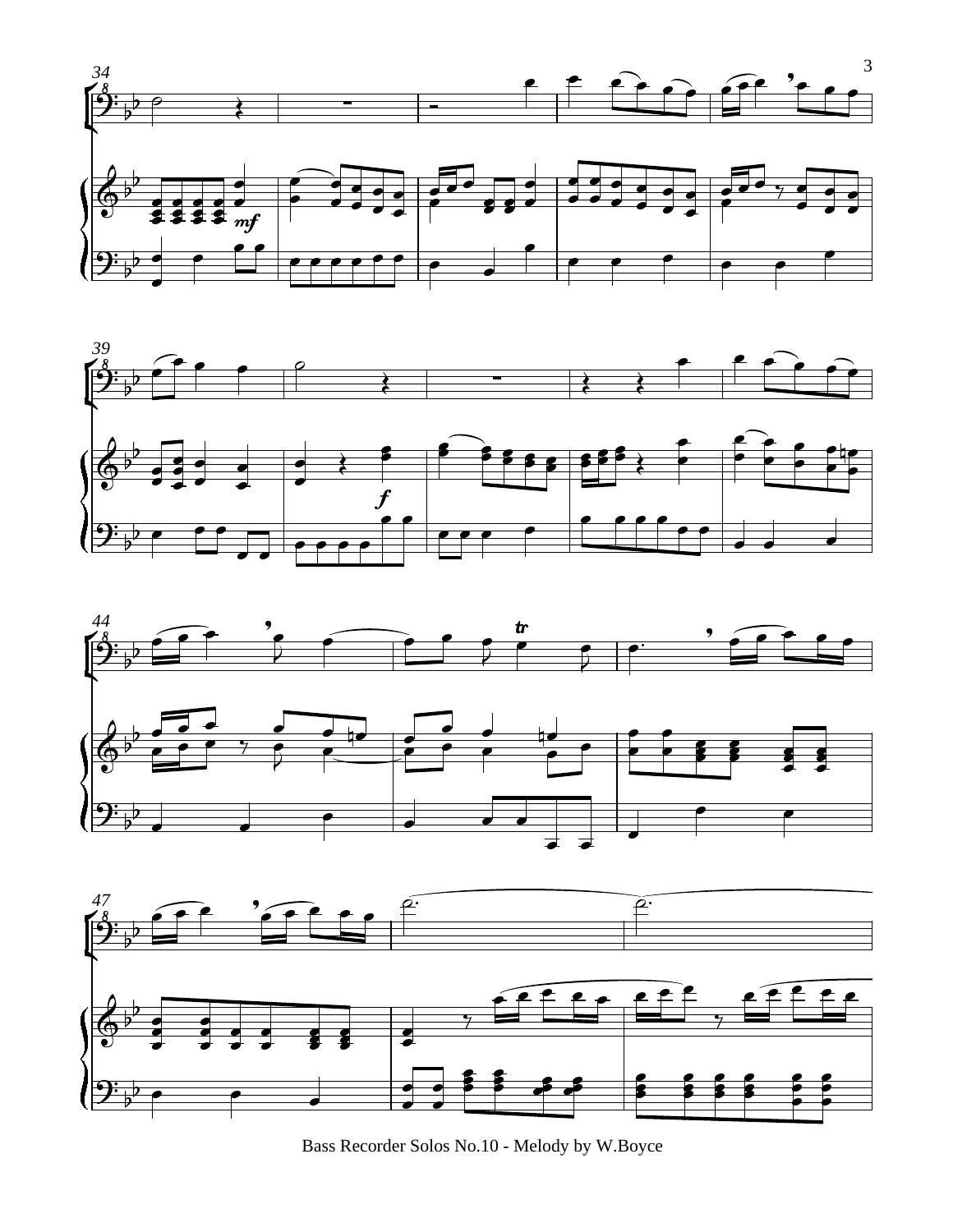







Bass Recorder Solos No.10 - Melody by W.Boyce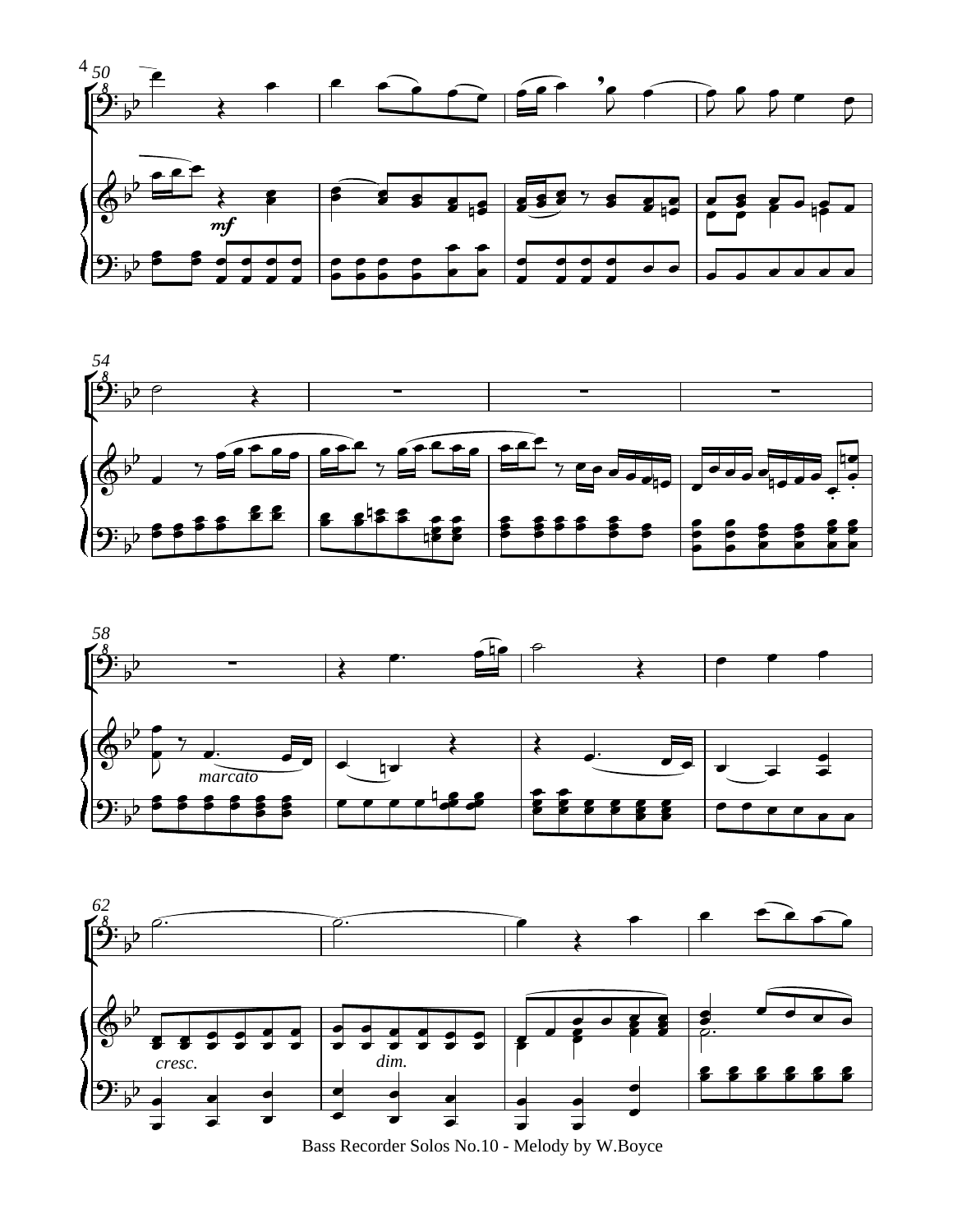







Bass Recorder Solos No.10 - Melody by W.Boyce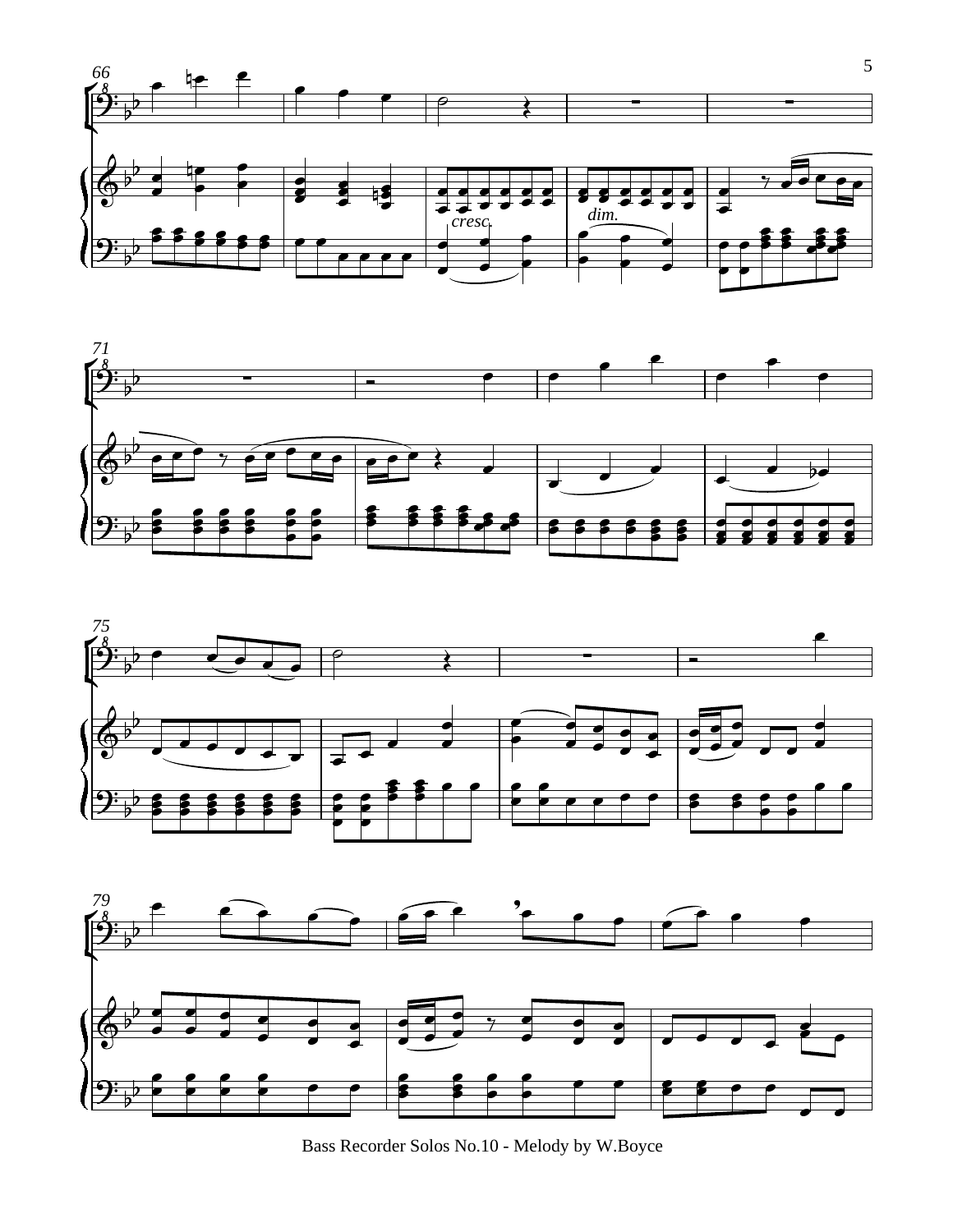







Bass Recorder Solos No.10 - Melody by W.Boyce